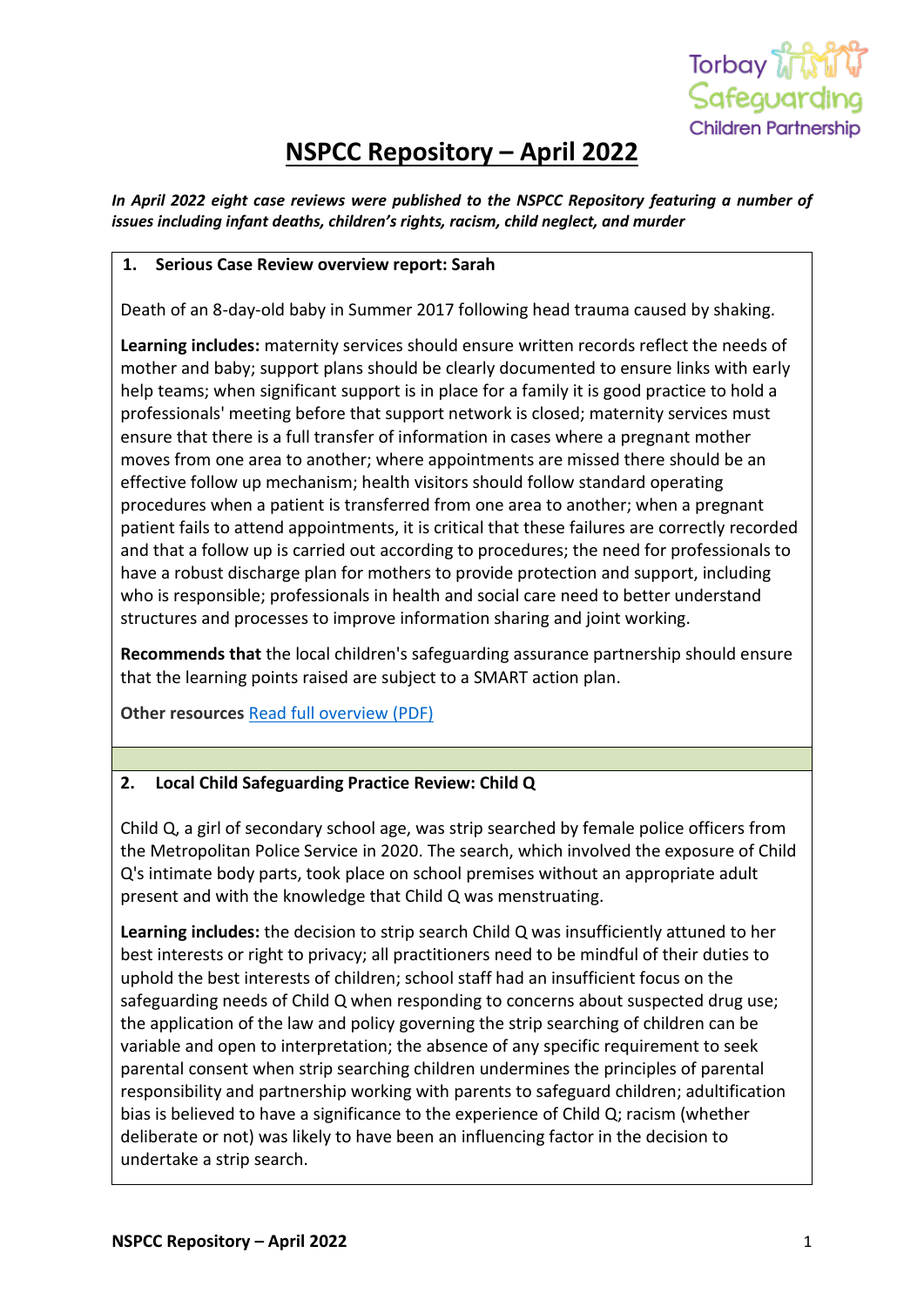**Makes 14 recommendations** to improve practice, including: the Department for Education should review and revise its guidance on Searching, Screening and Confiscation (2018) to include more explicit reference to safeguarding and to amend its use of inappropriate language; police guidance governing the policy on strip searching children should clearly define the need to focus on the safeguarding needs of children; where any suspicion of harm arises by way of concerns for potential or actual substance misuse, practitioners should contact children's social care to make a referral or seek further advice.

**Other resources** [Read practice review \(PDF\)](https://library.nspcc.org.uk/HeritageScripts/Hapi.dll/filetransfer/2022CityAndHackneyChildQCSPR.pdf?filename=CC18C70DB7C8C3D49403BB94EB176F95207E5F66235DCA89651F5ED2BA2CCB261D35602627B35910A88CC91F9960AD7817BDC8536D531DB8879B056525558692C81BE73B3B27DEA78FA419765EF590625EF035CF2A&DataSetName=LIVEDATA)

## **3. Child Safeguarding Practice Review: Ben**

Death of a 2-year-1-month-old boy in in October 2019. Ben died from significant nonaccidental injuries; his mother and her partner were charged with murder and causing or allowing the death of a child.

**Learning includes:** the need to consider a multi-disciplinary response when assessing head injuries, especially in young children; the importance of informing referring agencies when a referral is not accepted, and why; the need to understand how parenting education is provided for new and inexperienced parents; considering 'was not brought' (to medical appointments) as a possible indicator of neglect of young children; keeping the child in mind and the child's experience central; the challenges of seeking to engage vulnerable parents who choose not to engage; assessing the risk of domestic abuse and supporting women who have experienced domestic abuse; tracking known violent adults and identifying them when there are concerns about children with whom they are in contact.

**Recommendations include:** consider routine progression to a child and family assessment for any child with an injury when requested by health professionals; inter-agency dialogue about next steps when a child requires in-patient observation or a skeletal survey following a serious unexplained injury; review the guidance to GP practices on linking parent and child records and childcare alerts to ensure that the child's vulnerability is noted on the parent's record; review the routine enquiry policy for midwives and health visitors.

**Other resources** [Read practice review \(PDF\)](https://library.nspcc.org.uk/HeritageScripts/Hapi.dll/filetransfer/2022CroydonBenCSPR.pdf?filename=CC18C70DB7C8C3D49403BB94EB176F95207E5F66235DCA89651F5ED2BA2CCB261D357B3D2796581AA288C437A45586150FB0C2B15D279B122C45355649B343A3F2A28ACBB14C95653BD517&DataSetName=LIVEDATA)

# **4. Learning Review Report: William**

Serious neglect of a 12-year-old boy identified at admission to hospital in April 2020.

**Learning includes:** need to develop clear treatment pathways for specialist services; need for patient information for a family which details what the parental or carer expectations are to support the child's treatment; need for managerial oversight and supervision in complex cases, especially where there are concerns regarding parental engagement and compliance with advice and treatment; past information about a child and their parents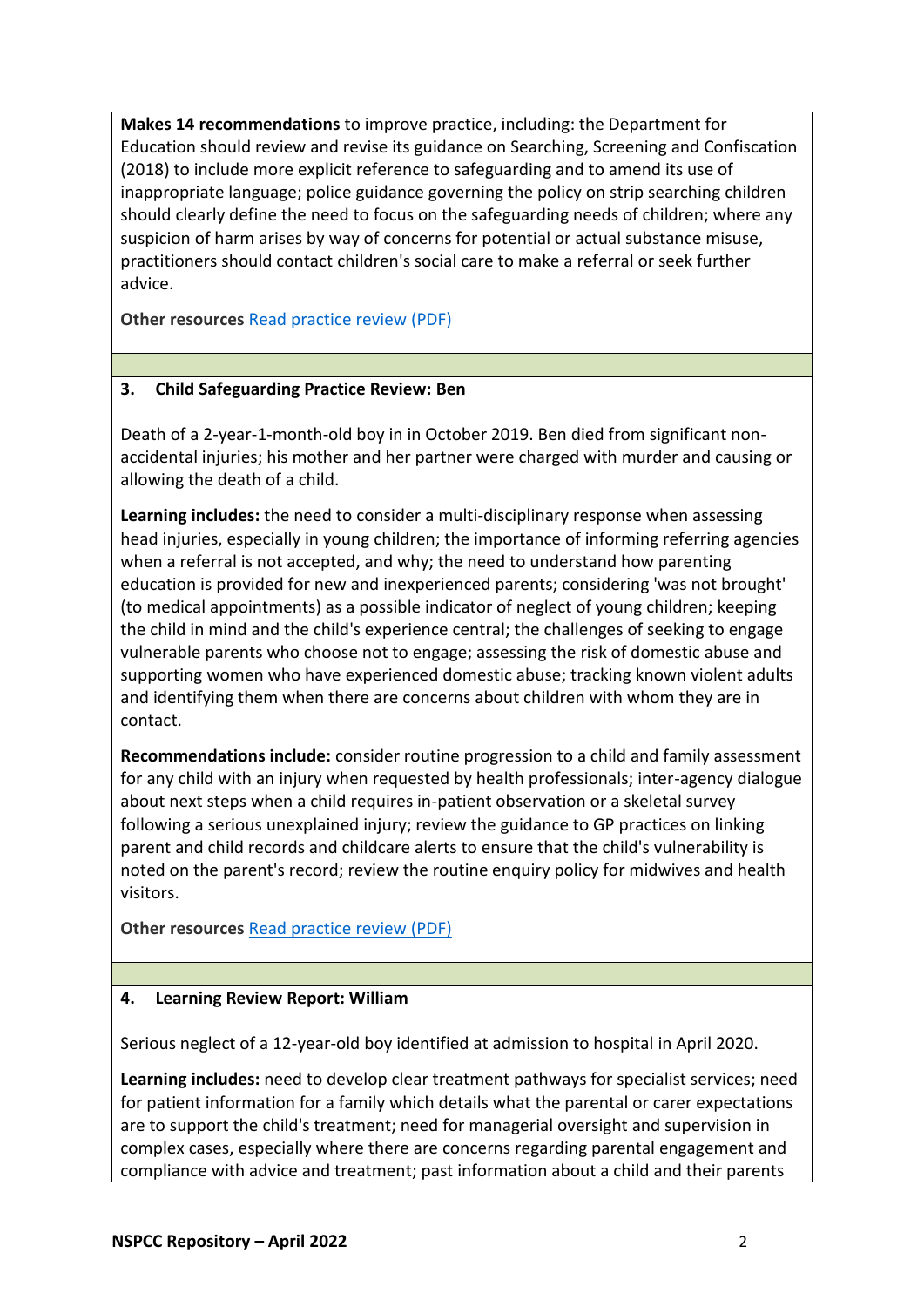or carers should inform the child's future health care; have honest and clear conversations with parents about their role in supporting health needs and what will happen if those needs are not met; be 'professionally curious' about information provided by parents and how that impacts upon the care provided; professionals supplying referral information or agency reports for meetings need to be explicit when there are safeguarding concerns about a child; importance of seeking specialist support to ensure medical tests are completed in a timely manner; have robust conversations with other agencies to ensure they understand the significance of a child not having important medical tests completed.

Makes no specific recommendations.

**Other resources** [Read learning review \(PDF\)](https://library.nspcc.org.uk/HeritageScripts/Hapi.dll/filetransfer/2022HampshireWilliamLearning.pdf?filename=CC18C70DB7C8C3D49403BB94EB176F95207E5F66235DCA89651F5ED2BA5DA9311A353B626CC01241A3DF9A46C54DB5560FA7CC5E4E751981B9D91C602EEC3533688F77A51C528933A2B2D600E30E7EF8D1FCDED367B23BB73780651750A7716CA3&DataSetName=LIVEDATA)

## **5. Serious Case Review: Child P**

Death of a 5-week-old infant in 2019 due to severe, widespread and irreversible brain injury. Child P was admitted to hospital in an unresponsive state and died three days later. Both parents were arrested and subject to criminal investigations. Mother was subsequently convicted of manslaughter.

**Identifies learning for all agencies around the following themes:** information sharing and assessment of risk; professional over optimism and professional curiosity; and substance misuse. Identifies learning for individual agencies: the missed appointment policy should be reviewed to add guidance around recognising disguised or unhelpful compliance (midwifery and neonatal services); limited information was known about the father, and no consideration was given to him being an unidentified adult in that household (health visiting). Identifies areas of good practice.

**Recommendations include:** request health partner agencies to review and develop guidance on the use of vulnerable families meetings to share information and assess risk; promote awareness and undertake training on the themes of professional over optimism and professional curiosity; request that health agencies review their missed appointments policies to ensure this is identified as a potential risk factor, alongside apparent compliance; consider developing best practice guidance and training for universal services on responding to potential risk issues of substance misuse by parents.

**Other resources** [Read full overview \(PDF\)](https://library.nspcc.org.uk/HeritageScripts/Hapi.dll/filetransfer/2022HampshireChildPOverview.pdf?filename=CC18C70DB7C8C3D49403BB94EB176F95207E5F66235DCA89651F5ED2BA2CCB261D3E683F2E815F1D9288E91C9E69B06B30A2C1454A792B9FFBC51167DBCEBB8AE018EE8BDF7EC985005CC84BF6F9FDBCD81F84BC&DataSetName=LIVEDATA)

# **6. Serious Case Review: Child N**

Death of a 13-week-old child due to injuries consistent with trauma. In all there were 41 separate injuries including fractures to her ribs and spine. Child N's mother and her partner were convicted of offences relating to her death and are serving prison sentences.

**Learning includes:** the importance of accessing and analysing historical information about families; the potential risks from the mother's new partner were not understood; the need for practitioners to comprehend fully the significance of bruising to non-mobile infants; transfers of case responsibility between teams, individuals and services were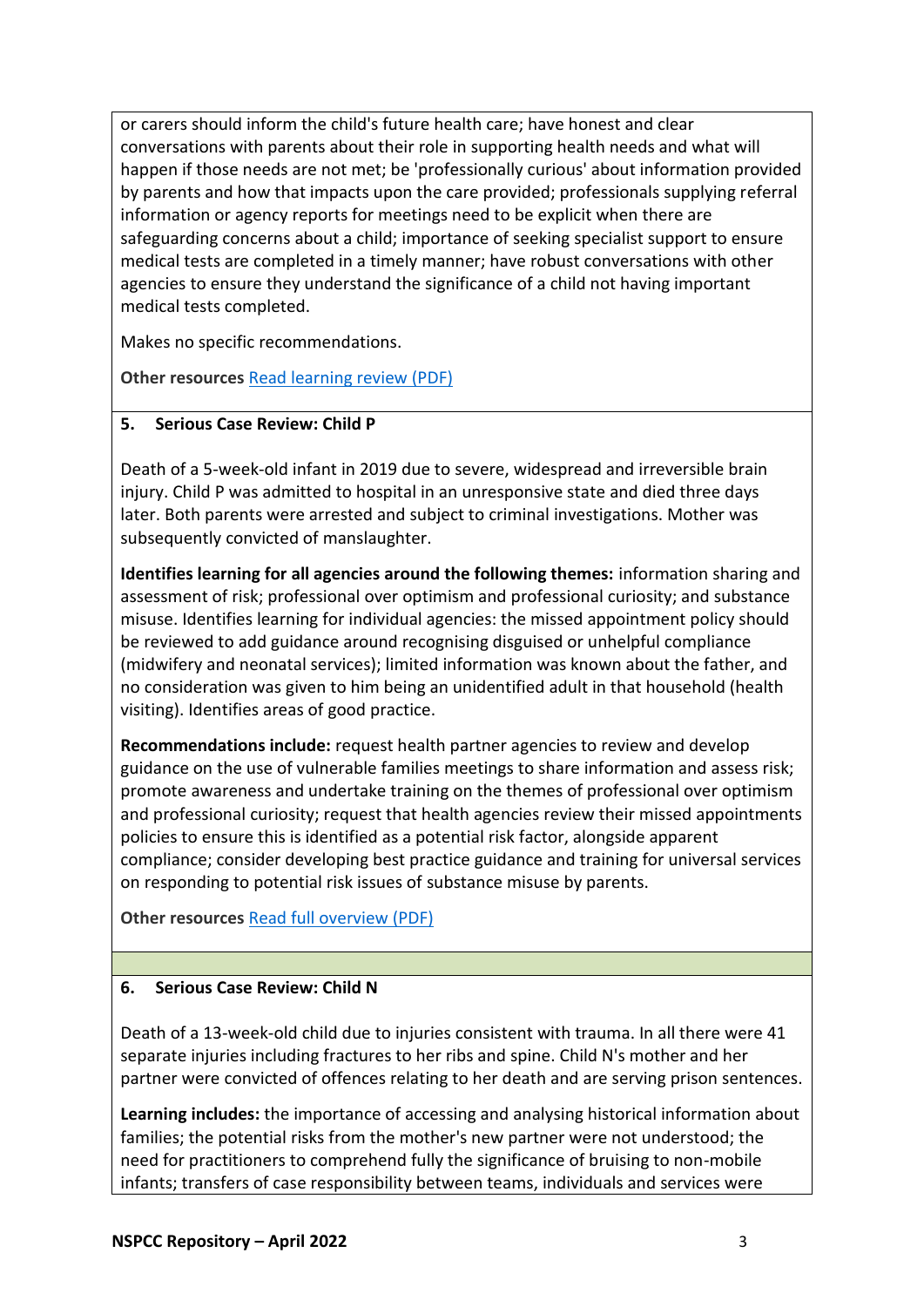problematic and would have benefitted from a more collaborative child centred approach; inconsistent understanding of the significance of faltering weight and growth measurements in babies; the over reliance on members of the extended family as a protective factor; and the failure to reassess when different information emerges.

**Recommendations are made in the following areas:** antenatal identification of need and risk; background family information; bruising policy; case transfer; poor weight gain, neglect and faltering growth; and assessment of extended family.

**Other resources** [Read overview report](https://library.nspcc.org.uk/HeritageScripts/Hapi.dll/filetransfer/2022HertfordshireChildNOverview.pdf?filename=CC18C70DB7C8C3D49403BB94EB176F95207E5F66235DCA89651F5ED2BA2CCB261D3E6C202A945806849EC21D8560975316B8C07973662B9AA3DC10766DD03434D5C4BB1081850917CDED3C8890087798DB3DE5A1A82D505F&DataSetName=LIVEDATA)

## **7. Child Safeguarding Practice Review: STORK: babies with injuries**

Two cases of non-accidental head injuries and bruising of 14-week-old infants. A bruise was observed on Baby 1 two months prior to injuries; Baby 2 was in the care of their father at the time of the incident.

**Learning includes:** advice on safe sleeping and safe handling needs to be provided to both parents; professionals need to consider how they can meaningfully engage with fathers, including those who do not live with the child; awareness of the impact of having a new baby on fathers as well as mothers; if information about a new baby is not shared directly with a health visitor, it cannot be guaranteed with current systems that all important information will be known by them; even a small bruise on an infant needs to be recognised as a potential warning injury by professionals; family members should not have unsupervised contact with their child in hospital if a non-accidental injury may be the reason for attendance.

**Recommendations to the safeguarding children partnership include:** use learning from the next national child safeguarding practice review to explore what can be done to improve the involvement of fathers in work with families with new babies; undertake work to provide a better understanding of the role of fathers and the need to engage with fathers, and consider projects in other parts of the country; seek assurance from partner agencies regarding knowledge and use of the injuries in non-mobile babies policy.

**Other resources** [Read practice review \(PDF\)](https://library.nspcc.org.uk/HeritageScripts/Hapi.dll/filetransfer/2022AnonymousStorkCSPR.pdf?filename=CC18C70DB7C8C3D49403BB94EB176F95207E5F66235DCA89651F5ED2BA2CCB261D37673D308B5A1B959EF9009877BF782C84F6194C742858E839ABFBBA50109FE087DB203479DFD9DB3BA29C27AC3C&DataSetName=LIVEDATA)

# **8. Child G**

Attempted suicide by a 7-year-old child at the family home. Sixteen months prior to this event, Child G had disclosed that they had been sexually abused on two occasions by their stepfather. Learning includes: it is important to continue to communicate with children about their world; professionals need to be reflective in the context of what may be a change in the child's priorities rather than adhere exclusively to an adult assumption of what the child requires; consider a more judicious use of care planning forums when there is lack of clarity about what the options are in reducing risk within families; there should be more effective planning, assessment and recording at all stages of the achieve best evidence (ABE) process.